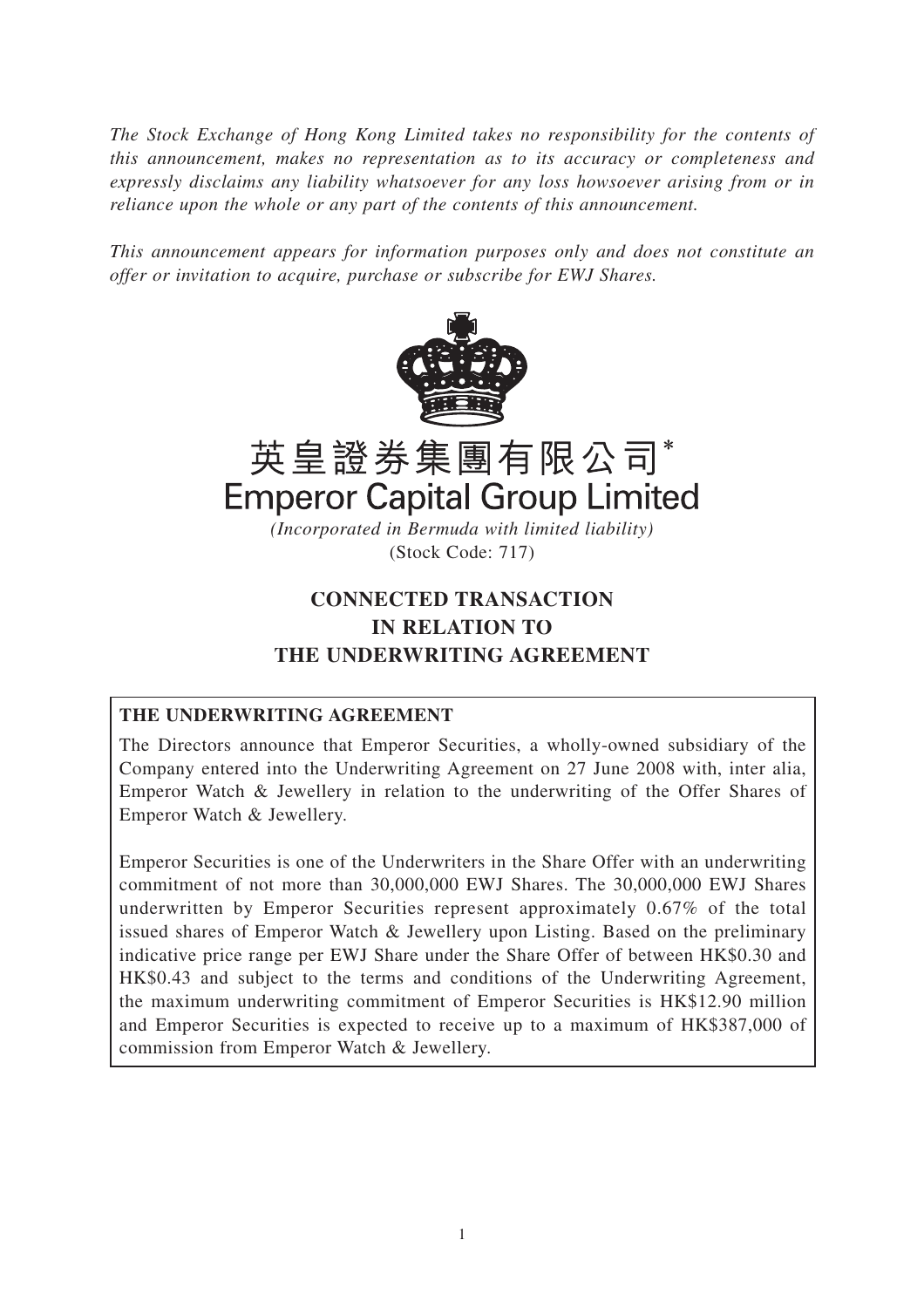Emperor Securities is a wholly-owned subsidiary of the Company which is in turn owned as to approximately 45.09% indirectly by the AY Discretionary Trust, while AY Discretionary Trust is a deemed controlling shareholder (within the meaning ascribed to it under the Listing Rules) holding 70% interests in Emperor Watch & Jewellery after completion of the Share Offer. Therefore, Emperor Watch & Jewellery is a connected person of the Company within the meaning of the Listing Rules. The Underwriting Agreement in so far as Emperor Securities' underwriting commitment is concerned, will constitute a connected transaction of the Company under Chapter 14A of the Listing Rules. As all the relevant percentage ratios under the size tests (as defined in the Listing Rules) of the maximum underwriting commitment of Emperor Securities under the Underwriting Agreement is less than 2.5%, the Underwriting Agreement is subject to reporting and announcement requirements set out in Rules 14A.45 to 14A.47 of the Listing Rules and is exempted from the independent shareholders' approval.

# **THE UNDERWRITING AGREEMENT**

The Directors announce that Emperor Securities, a wholly-owned subsidiary of the Company entered into the Underwriting Agreement dated 27 June 2008 with, inter alia, Emperor Watch & Jewellery in relation to the underwriting of the Offer Shares of Emperor Watch & Jewellery.

#### **Date**

27 June 2008

# **Major terms of the Underwriting Agreement**

Pursuant to the Underwriting Agreement, Emperor Watch & Jewellery is offering the Offer Shares for subscription pursuant to the Share Offer on and subject to the terms and conditions of the Prospectus and the application forms relating to the Public Offer at the Offer Price.

Subject to, amongst other matters, the Listing Committee of the Stock Exchange granting the listing of, and permission to deal in, the EWJ Shares in issue and to be issued, and to certain other conditions set out in the Underwriting Agreement (including, amongst others, Emperor Securities as one of the joint lead managers (on behalf of the Underwriters) and Emperor Watch & Jewellery agreeing on the Offer Price), the Underwriters have severally agreed to subscribe for or procure subscribers to subscribe for, their respective applicable proportions of the Offer Shares being offered but not taken up under the Share Offer on the terms and conditions of the Prospectus, the application forms relating thereto and the Underwriting Agreement.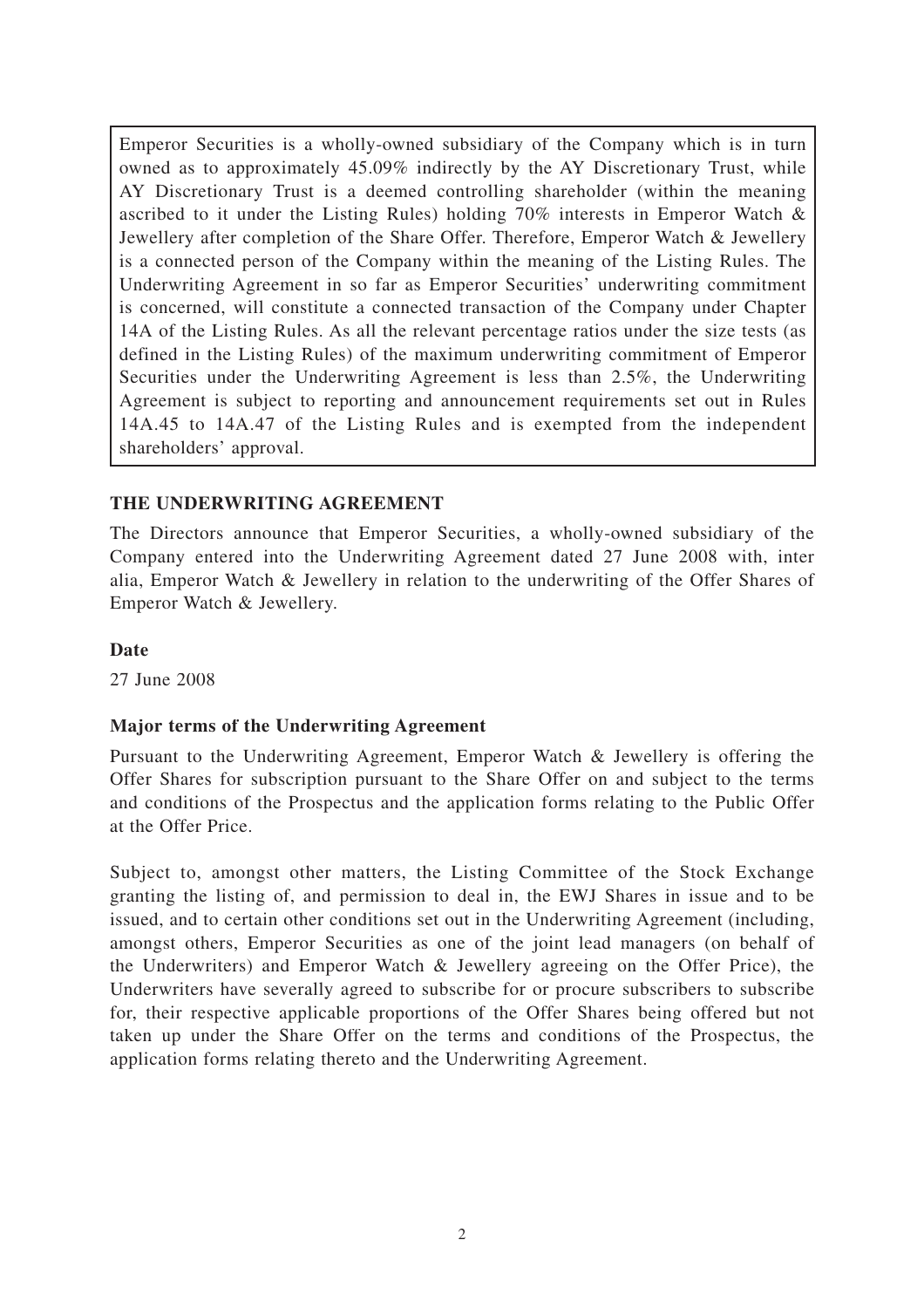Emperor Securities is one of the Underwriters in the Share Offer with an underwriting commitment of not more than 30,000,000 EWJ Shares. Based on the preliminary indicative price range per EWJ Share under the Share Offer of between HK\$0.30 and HK\$0.43 and subject to the terms and conditions of the Underwriting Agreement, the maximum underwriting commitment of Emperor Securities is HK\$12.90 million. The 30,000,000 EWJ Shares underwritten by Emperor Securities represent approximately 0.67% of the total issued shares of Emperor Watch & Jewellery upon Listing.

#### **Termination**

The obligations of the Underwriters to subscribe for or procure subscribers to subscribe for the Offer Shares not taken up under the Share Offer, are subject to termination by notice in writing from Emperor Securities (for itself and on behalf of the Underwriters) if the events as set out in the Prospectus under the section of "UNDERWRITING-Grounds for termination" shall occur prior to 8:00 a.m. on 21 July 2008.

#### **Commission**

The Underwriters will receive a commission of 3% on the aggregate Offer Price for the issue of all the Offer Shares. Based on the preliminary indicative price range per EWJ Share under the Share Offer of between HK\$0.30 and HK\$0.43 and subject to the terms and conditions of the Underwriting Agreement, Emperor Securities is expected to receive up to a maximum of HK\$387,000 of commission from Emperor Watch & Jewellery.

# **INFORMATION RELATING TO EMPEROR WATCH & JEWELLERY**

Emperor Watch & Jewellery is an investment company and its subsidiaries are principally engaged in the sales of luxurious branded watches, and the design and sales of jewellery products in Hong Kong and Macau.

Based on the combined balance sheet of Emperor Watch & Jewellery and its subsidiaries as disclosed in the Prospectus, the net asset value of Emperor Watch & Jewellery was approximately HK\$361.2 million as at 31 December 2007. The net profits attributable to Emperor Watch & Jewellery for the two years ended 31 December 2006 and 31 December 2007 is as follow as disclosed in the Prospectus:

|                        | For the year ended |                  |
|------------------------|--------------------|------------------|
|                        | 31 December 2006   | 31 December 2007 |
|                        | HK\$'000           | HK\$'000         |
| Profit before taxation | 65,084             | 191,757          |
| Profit after taxation  | 53,963             | 158,788          |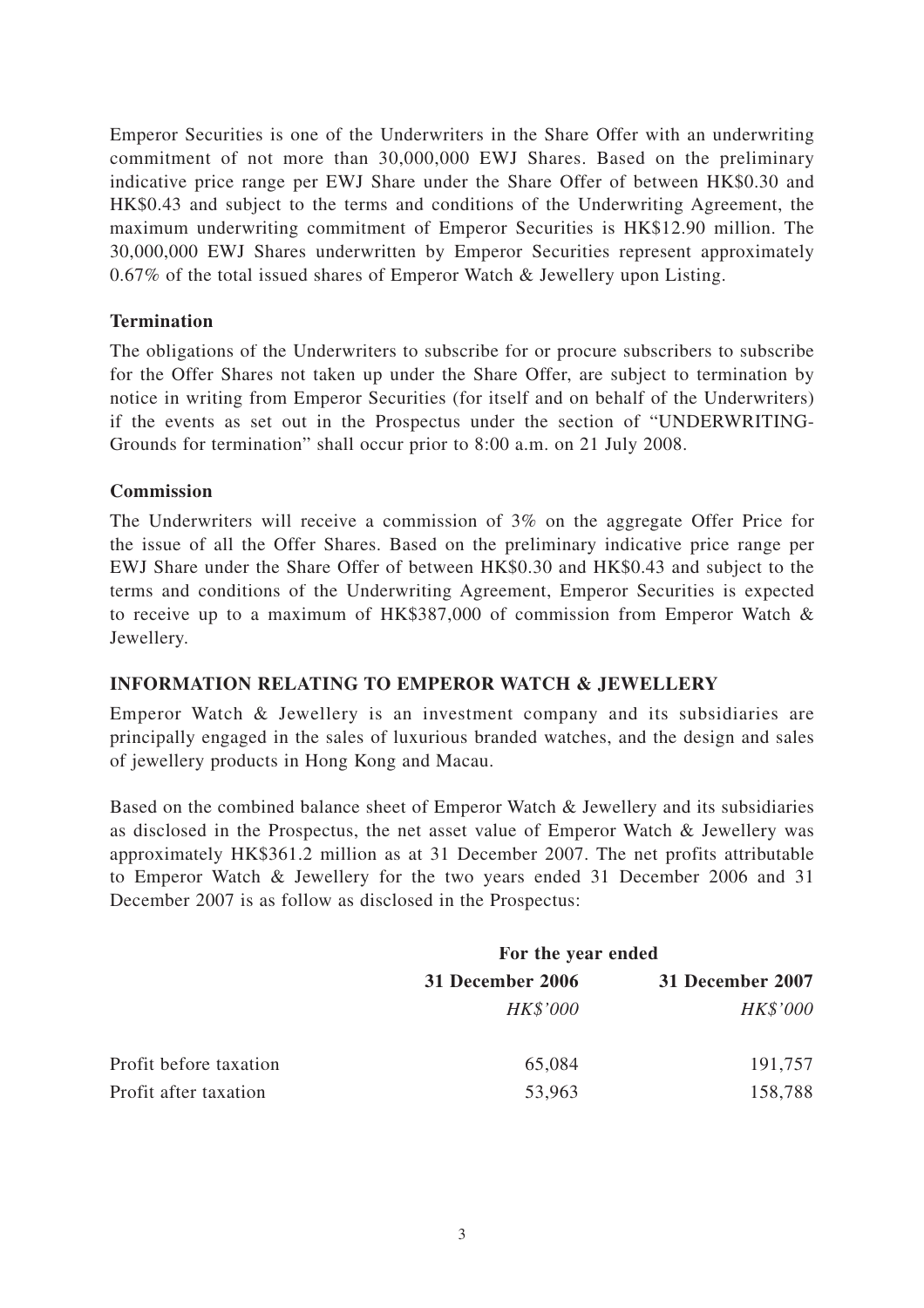#### **REASONS AND BENEFITS OF THE UNDERWRITING AGREEMENT**

The Company is an investment company and its subsidiaries are principally engaged in the provision of financial services in Hong Kong, including brokerage services for securities, futures and options, providing margin and initial public offer financings, placing and underwriting services. The Group also provides corporate finance advisory and wealth management services. The Directors (including the independent nonexecutive Directors) consider that the entering into the Underwriting Agreement falls within the business scopes of Emperor Securities and it is in the best interests of the Group and its shareholders to enter into the Underwriting Agreement as it is on normal commercial terms which are fair and reasonable. The underwriting commission to be received under the Underwriting Agreement will contribute positively to the Group's income.

#### **CONNECTED TRANSACTION**

Emperor Securities is a wholly-owned subsidiary of the Company which is in turn owned as to approximately 45.09% indirectly by the AY Discretionary Trust, while AY Discretionary Trust is a deemed controlling shareholder (within the meaning ascribed to it under the Listing Rules) holding 70% interests in Emperor Watch & Jewellery after completion of the Share Offer. Therefore, Emperor Watch & Jewellery is a connected person of the Company within the meaning of the Listing Rules. The Underwriting Agreement in so far as Emperor Securities' underwriting commitment is concerned, will constitute a connected transaction of the Company under Chapter 14A of the Listing Rules. As all the relevant percentage ratios (other than the profits ratio) under the size tests (as defined in the Listing Rules) in relation to the Underwriting Agreement is less than 2.5%, the Underwriting Agreement is subject to reporting and announcement requirements set out in Rules 14A.45 to 14A.47 of the Listing Rules and is exempted from the independent shareholders' approval.

# **TERMS USED IN THIS ANNOUNCEMENT**

| "AY Discretionary Trust" | The Albert Yeung Discretionary Trust (of which Dr.<br>Yeung Sau Shing, Albert is the founder), a deemed<br>controlling shareholder (within the meaning ascribed)<br>to it under the Listing Rules) of both the Company and<br>Emperor Watch & Jewellery |
|--------------------------|---------------------------------------------------------------------------------------------------------------------------------------------------------------------------------------------------------------------------------------------------------|
| "Company"                | Emperor Capital Group Limited, a company<br>incorporated in Bermuda with limited liabilities, the<br>securities of which are listed on the Stock Exchange                                                                                               |
| "Director(s)"            | $directory(s)$ of the Company                                                                                                                                                                                                                           |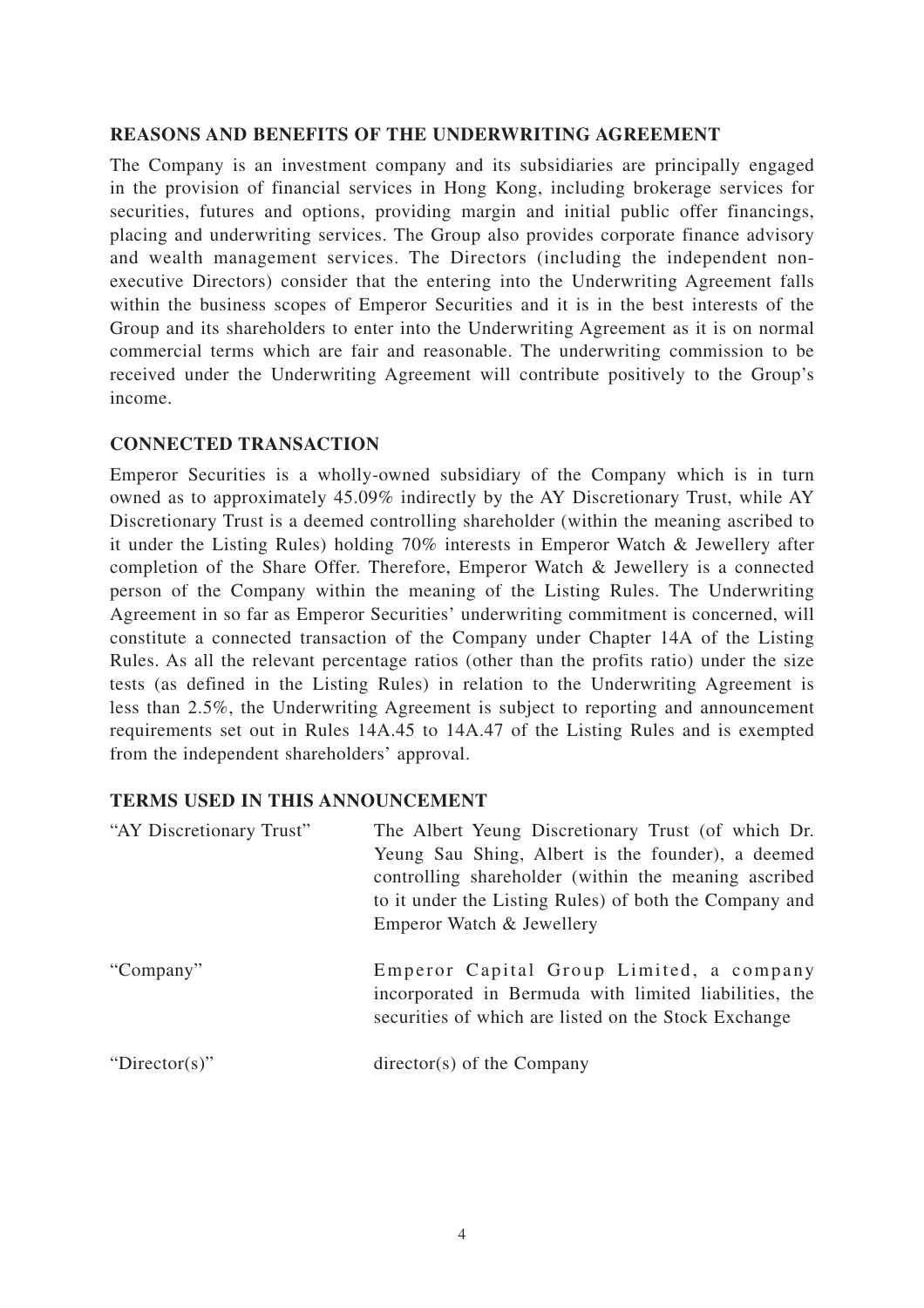| "Emperor Securities"        | Emperor Securities Limited, a licensed corporation<br>under the SFO to carry on type 1 (dealing in securities)<br>and type 4 (advising on securities) regulated activities,<br>being one of the Underwriters and the joint lead<br>managers to the Share Offer |
|-----------------------------|----------------------------------------------------------------------------------------------------------------------------------------------------------------------------------------------------------------------------------------------------------------|
| "Emperor Watch & Jewellery" | Emperor Watch & Jewellery Limited, a company<br>incorporated in Hong Kong with limited liabilities                                                                                                                                                             |
| "EWJ Share $(s)$ "          | the ordinary share(s) with a par value of $HK$0.01$ each<br>in the share capital of Emperor Watch & Jewellery                                                                                                                                                  |
| "Listing"                   | the proposed listing of EWJ Shares on the main board<br>of the Stock Exchange                                                                                                                                                                                  |
| "Listing Rules"             | Rules Governing the Listing of Securities on the Stock<br>Exchange                                                                                                                                                                                             |
| "Offer Price"               | the final offer price of each EWJ Share (exclusive<br>of brokerage of 1%, Stock Exchange trading fee of<br>$0.005\%$ and SFC transaction levy of $0.004\%$ ) in the<br>Share Offer                                                                             |
| "Offer Shares"              | the Public Offer Shares and the Placing Shares                                                                                                                                                                                                                 |
| "Placing"                   | the placing of the Placing Shares to certain<br>professional, institutional and private investors at the<br>Offer Price subject to the terms and conditions to be<br>stated in the Prospectus                                                                  |
| "Placing Shares"            | the 1,215,000,000 EWJ Offer Shares being initially<br>offered by Emperor Watch & Jewellery at the<br>Offer Price pursuant to the Placing as set out in the<br>Prospectus                                                                                       |
| "Placing Underwriters"      | the underwriters of the Placing as set out in the<br>Prospectus, including Emperor Securities                                                                                                                                                                  |
| "Prospectus"                | the prospectus dated 30 June 2008 issued by Emperor<br>Watch & Jewellery in connection with the Share Offer                                                                                                                                                    |